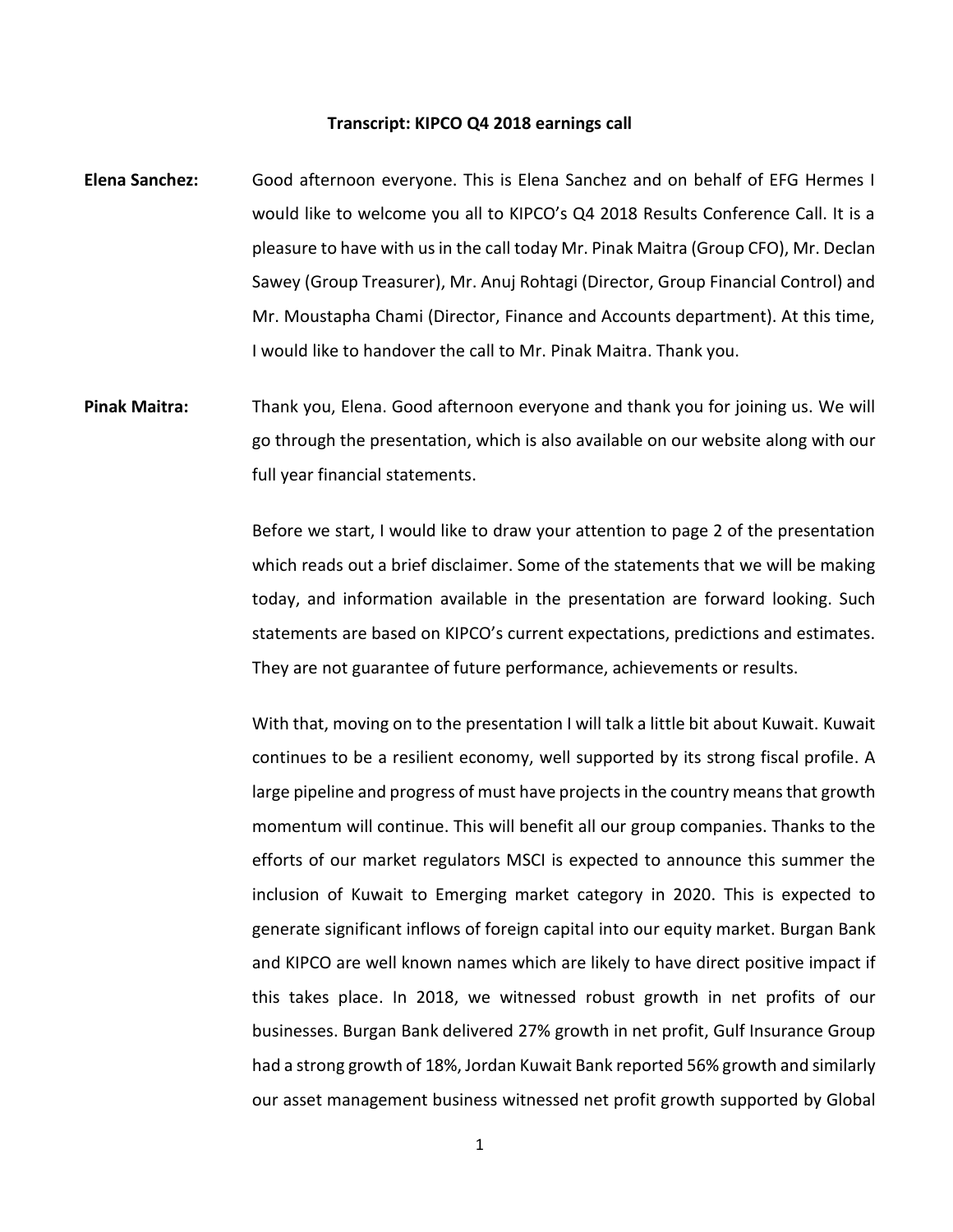acquisition. All this meant that KIPCO reported a 20% growth for year 2018. We hope to continue this positive momentum into 2019. During our Shafafiyah forum on the  $10^{th}$  of April we will share further details on our outlook for this year.

I will now hand over to Moustapha to provide you with a performance update on page 4.

**Moustapha Chami:** Thank you, Mr. Pinak. So, regarding the presentation, page 4 highlights Group's financial performance for the year 2018.

> It can be noted that the Group generated revenue of US\$2.6 billion for the year ending 31<sup>st</sup> December 2018, indicating a robust YoY growth of 13% over financial year 2017. This was mainly driven by higher interest income from our banking segment which had a growth of 15%, also the consolidation of results of our investment in education sector in financial year 2018 which was not consolidated in financial year 2017 which has resulted in US\$89 million revenue, higher income also from hospitality and real estate segment which grew by 17%. This was offset by lower investment income in 2018 at US\$121 million vs. US\$234 million in 2017.

> The net profit in financial year 2018 was higher at US\$93 million, an increase of 20% compared to last year's profit and this is mainly due to an increase in revenue and lower provisions for credit losses compared to 2017. This translates into an EPS of 15 fils per share or 4.9 cents per share, an increase of 30% over last year's EPS of 12fils per share or 3.8 cents per share.

> Overall our performance in terms of profit from continuing operations for the full year exceeds our last year performance. As noted, reported net profit has shown an improvement by 20%.

Now, I will hand it back to Mr. Pinak to go over Burgan Bank performance.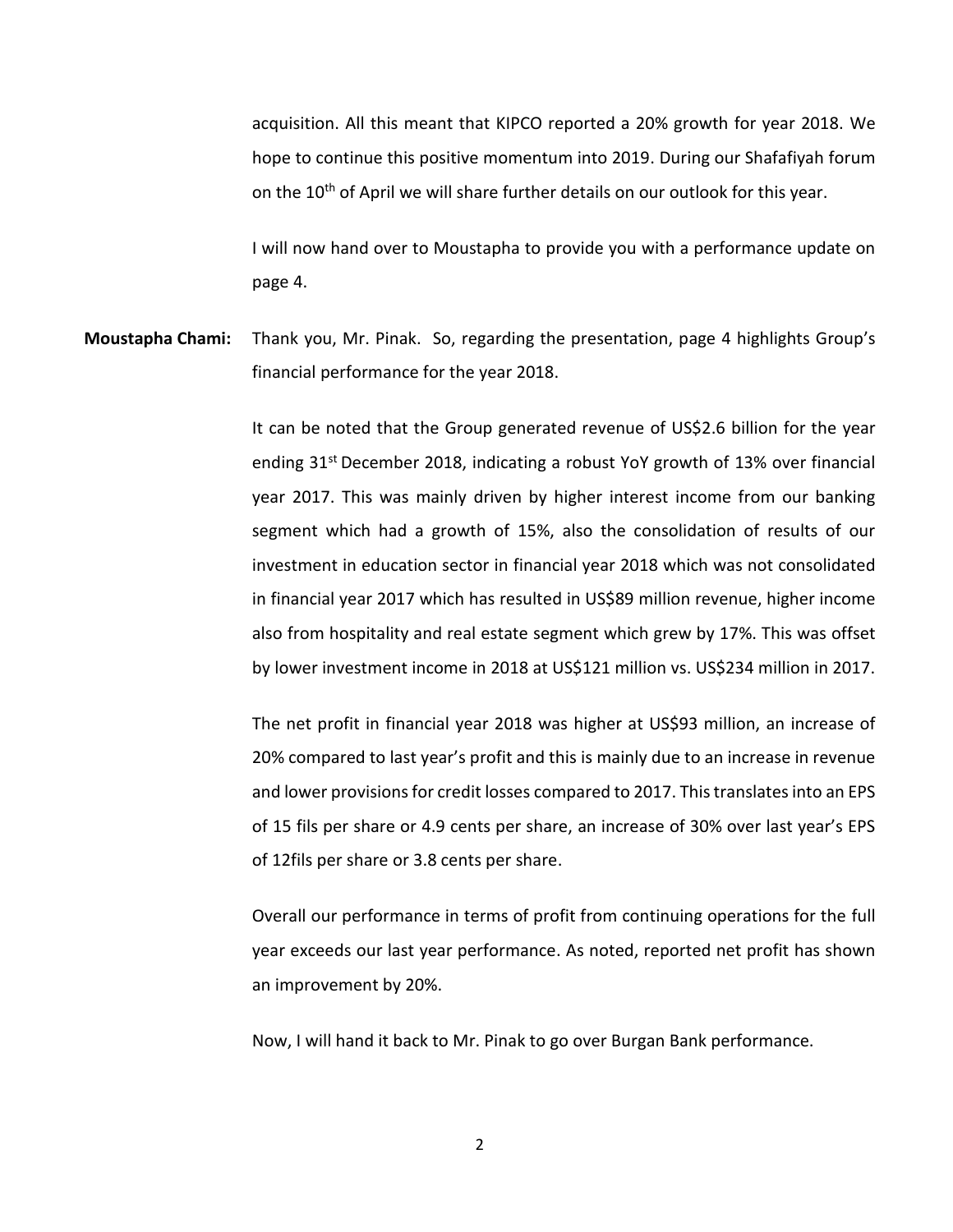**Pinak Maitra:** Thank you Moustapha. Page 5 outlines the details of Burgan Bank's performance. Burgan Bank Group completed its rights issue in Oct'18, raising equity capital of KD62.5 million or US\$206.4 million. As a result, CET 1 ratio improved to 11.9% and overall capital adequacy ratio was 17.4% as at  $31<sup>st</sup>$  December 2018.

> Please note Burgan Bank held its investor call on 28<sup>th</sup> February 2019. The call's transcript and presentation are available on Burgan Bank's website which contains detailed information about operations. Therefore, I will focus on few key highlights of the operations.

> Burgan Bank Group reported one of its strongest full year results with net profit of KD83 million, or US\$272 million which is 27% higher than 2017. It is the highest net profit percentage growth recorded by any Kuwaiti bank during the year 2018. Improvement in 2018 is mainly a result of higher net interest income by 7.7%. Net interest margins expanded by around 20bps in financial year 2018 from 2.4% last year to 2.6% this year. There was also an increase in non-interest income by 18.6% driven by higher dividend income and recoveries of previously written off loans. Positive impact of the Group's regional diversification is quite visible as operating income continued to grow both in Kuwait at 13.5% as well as in our regional operations by 7% in 2018. Operating efficiency continues to improve as the cost to income ratio for the group improved to 42% for the year 2018 vs 46% for 2017.

> Asset quality remained stable as you can note on the right hand side of the chart that NPA ratio remained at 2.3%. At the same time, we continue to have a very prudent provisioning levels where around 92% of provisions are in the general category. Coverage ratio continues to be strong at 241% (including provisions and collateral). We implemented IFRS 9 as approved by Central Bank of Kuwait and there was no additional provisioning requirement due to our existing buffer in provisions.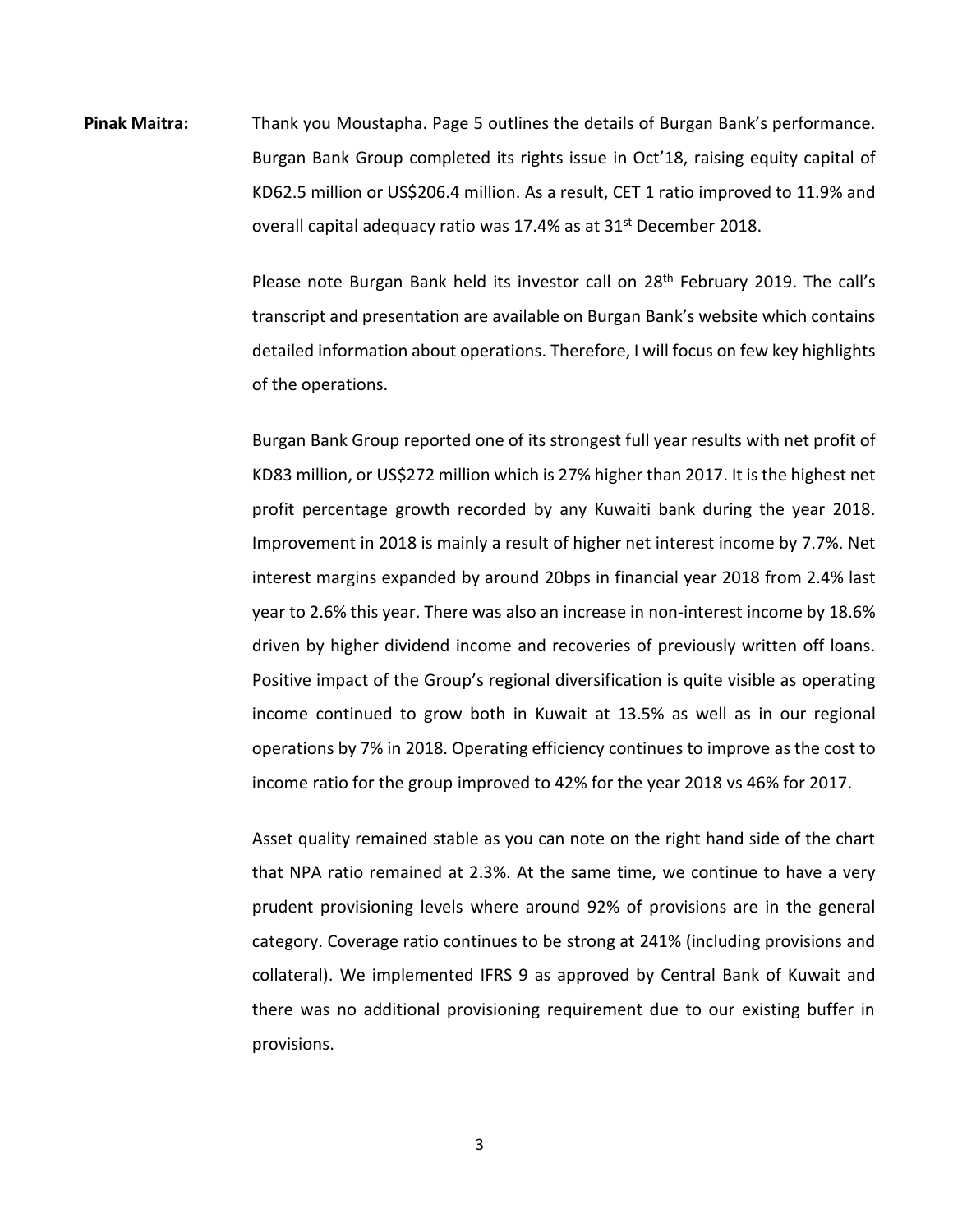Loan exposure is slightly down by 3.3% vs. 2017, largely owing to currency devaluation of Turkish Lira. Kuwait operations represent majority of our loan exposure, i.e. 67%, followed by 23% in Turkey and around 10% in Algeria. With respect to deposits, the drop in deposit base in 2018 is a result of the Bank completing its term funding initiatives such as 350 million dollars three-year club deal in first quarter of 2018 and KD100 million Kuwaiti dinar bond in December 2018.

On page 6, we have details on performance of regional operations of Burgan Bank. Currency devaluation of Turkish Lira during 2018 meant lower loan book in US Dollar reporting compared to December 2017 base. For reference Turkish Lira depreciated by 38% over Dec'17 base. Overall, regional loan book remains around US\$4.7 billion mark which is ~33% of total Burgan Bank loan book. Similarly, regional deposits remained around US\$4.6 billion ~37% of Group's customer deposit base.

All our franchises are operationally moving in the right direction, with growth in net profit except for Bank of Baghdad. Decline in full year profit in BoB was a result one-off write-down of US\$7 million in Q1'18 which we have highlighted in our earlier calls. Growth in net profit in Turkey is driven by improvement in net interest margin and in Algeria due to net interest income and improvement in operational efficiency. In Algeria, revenue growth has come from both - higher net-interest income growth by 15.7% as well as non-interest income by 21.8%. Cost to income ratio is trending in the right direction for all subsidiaries except Iraq operations due to one-off expenditure which I talked about previously.

Now, I will handover to Declan to cover Gulf Insurance Group, United Gulf Holding and United Real Estate Company.

**Declan Sawey:** Thank you Pinak. You can see on the top left chart on page 7 that the gross premium written for the year 2018 was at US\$1.1 billion, a growth of about 10% compared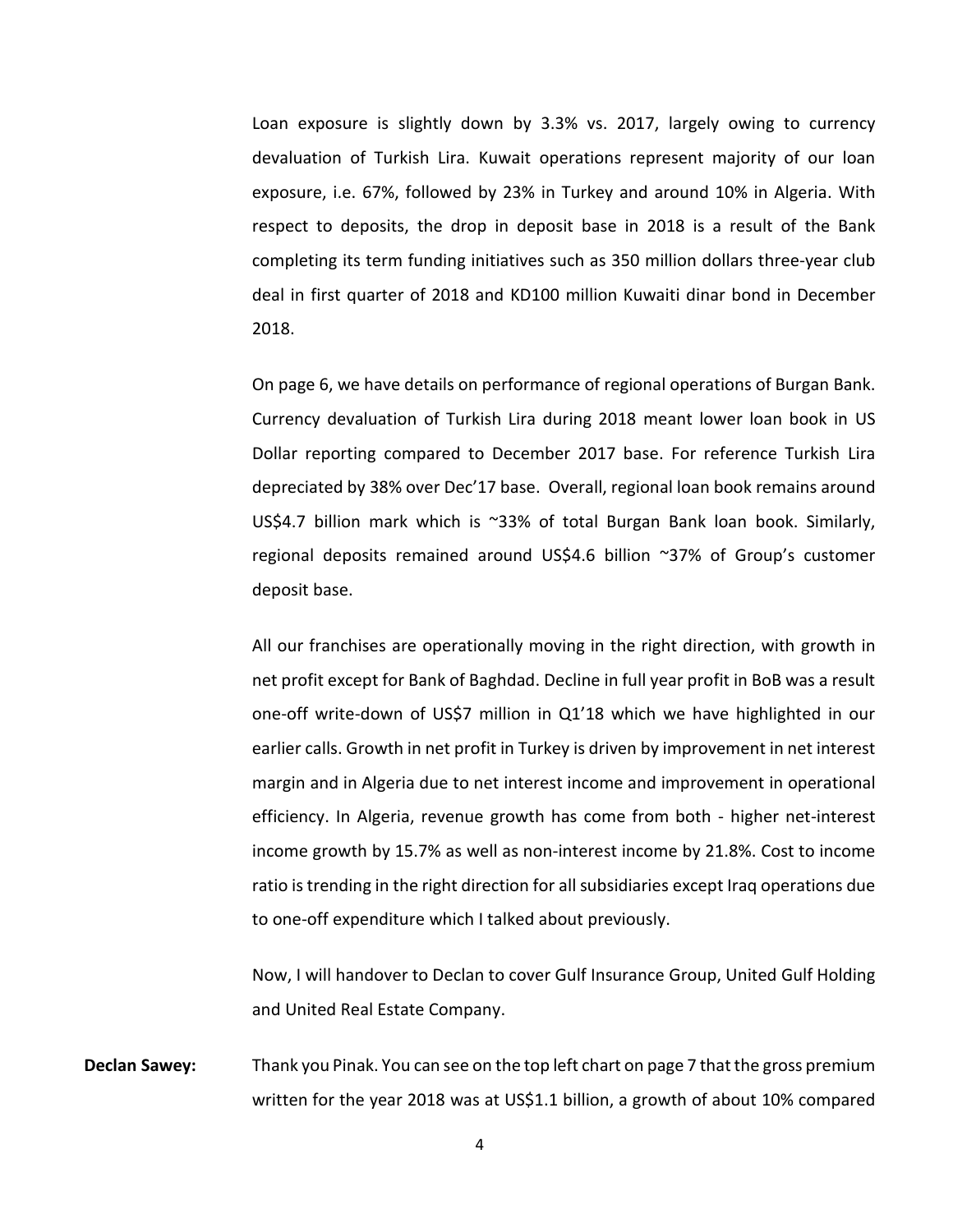to last year. The increase was mainly due to growth in Engineering and Property lines of business with new clients in Bahrain, as well as higher premiums from existing clients and new clients from Egyptian operations.

One of GIG's major contracts is medical coverage for Kuwait retirees, known as "Afiya". GIG has been managing this for the last three years. The contract was recently retendered and the ministry has advised that GIG is the lowest bidder. The new contract is for two years period with an option to extend for one more year. So, we expect the growth in premiums in 2019 to maintain its upward trend.

As regards the business itself, the focus has recently been on digitization journey is gathering strength. This has been achieved through our smart phone apps helping customers to have a better sales experience. Also, digital claims management allows our customers to get paid promptly and efficiently which means a reduction in our cost processes and our claims. We believe that in doing this, we will increase customer retention and improve cross selling.

On the top right chart, net investment income for the financial year has increased to US\$32 million from US\$21 million in the previous year. This reflects the increase in interest rate in Egypt and Turkey.

On the bottom left chart, you can see that the combined ratio stands at 98% which is a 2% improvement over 2017. The combined ratio would have been lower than this, were it not for the increase in claims arising from the heavy rains and flooding in Kuwait and Bahrain in late 2018. So, the picture for Gulf Insurance Group is one of good growth without any compromise on our underwriting standards.

Our net profit for the 2018 is up 18% compared to the previous year and return on equity has improved to 14%. The quality of these earnings has improved as well, being driven by better underwriting results as well as investment gains anchored on a prudent asset allocation policy.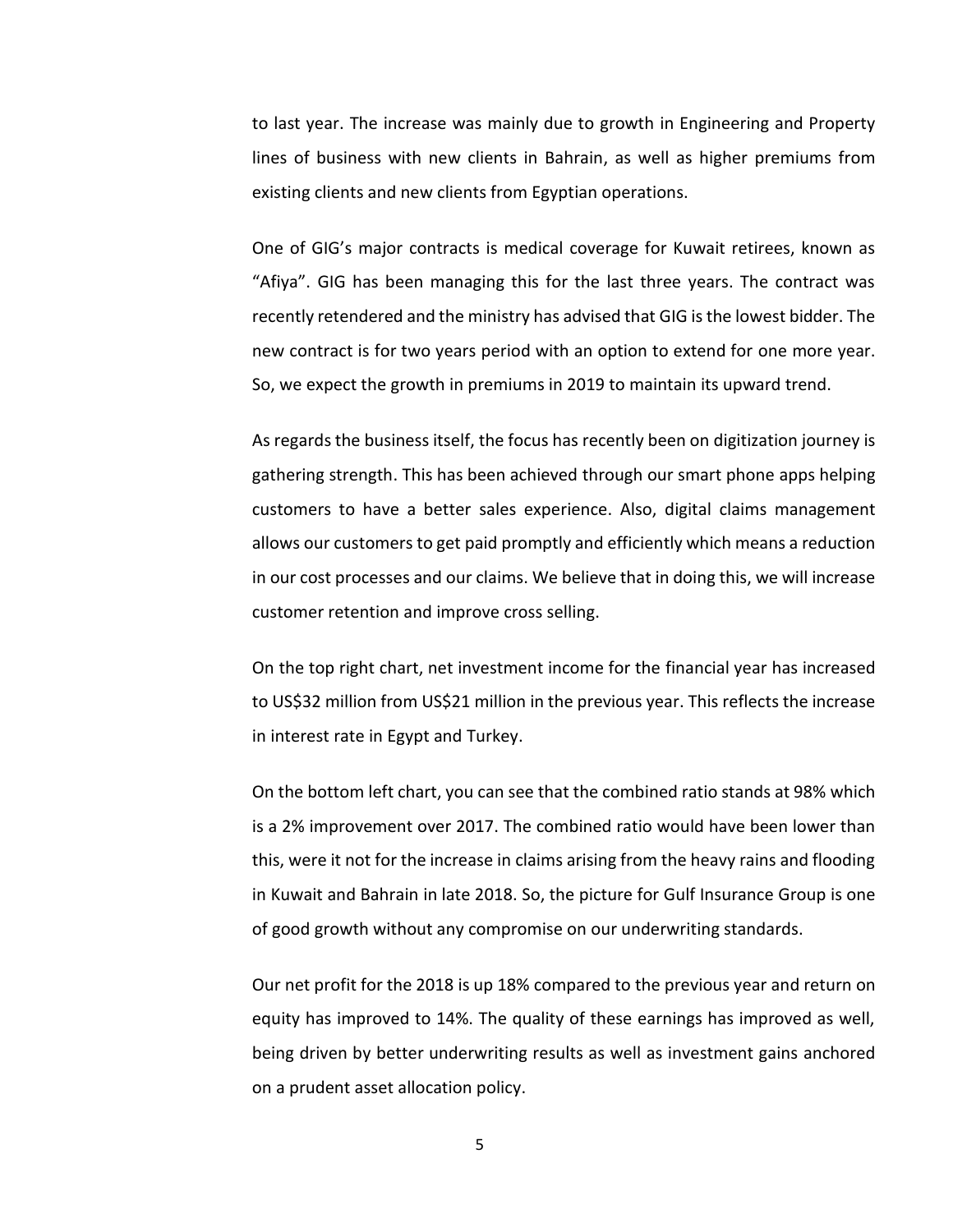If we now move to page 8 on United Gulf Holding Company. As we mentioned in our last call in September 2018, KAMCO, its asset management subsidiary completed purchase of controlling stake in Global Investment House (this was a 69.5% stake). This transaction helps extend KAMCO's asset management business across the MENA region. On the top left, revenue for the year 2018 was US\$208 million, which represents a growth of 33% compared to the previous year. This is primarily due to US\$24 million gain on bargain purchase of Global Investment House by KAMCO, as well as consolidation of Global's results starting from September 2018.

On the top right chart, fee and commission income grew by US\$34 million over the previous year. This growth is mainly because of higher advisory and management fees earned by United Gulf Holding Company and KAMCO as well as the 4 months of Global results which has been consolidated.

On bottom left chart you can see, net profit at US\$19 million is 46% higher than last year driven by higher revenue. During the year additional provisions of US\$9 million were booked on investments and US\$14 million on expected credit losses on adoption of IFRS-9.

UGB's total consolidated capital adequacy ratio stood at 15.5% as of 31 December 2018 against the minimum capital adequacy requirement threshold of 12.5%.

Our real estate company URC is expected to announce the results later this week. We have therefore not disclosed the year-end numbers in this call. The result for the nine months ended 30 September 2018 was US\$ 11 million loss. Generally speaking, the combination of lower operating profit from newer developments and rising interest cost in Jordan and Lebanon has impacted the net profit negatively. The company has taken steps such as renegotiating tenancy terms in Jordan and securing term funding at fixed rate to mitigate this. The management is evaluating various options to reduce negative impact on profitability in coming quarters.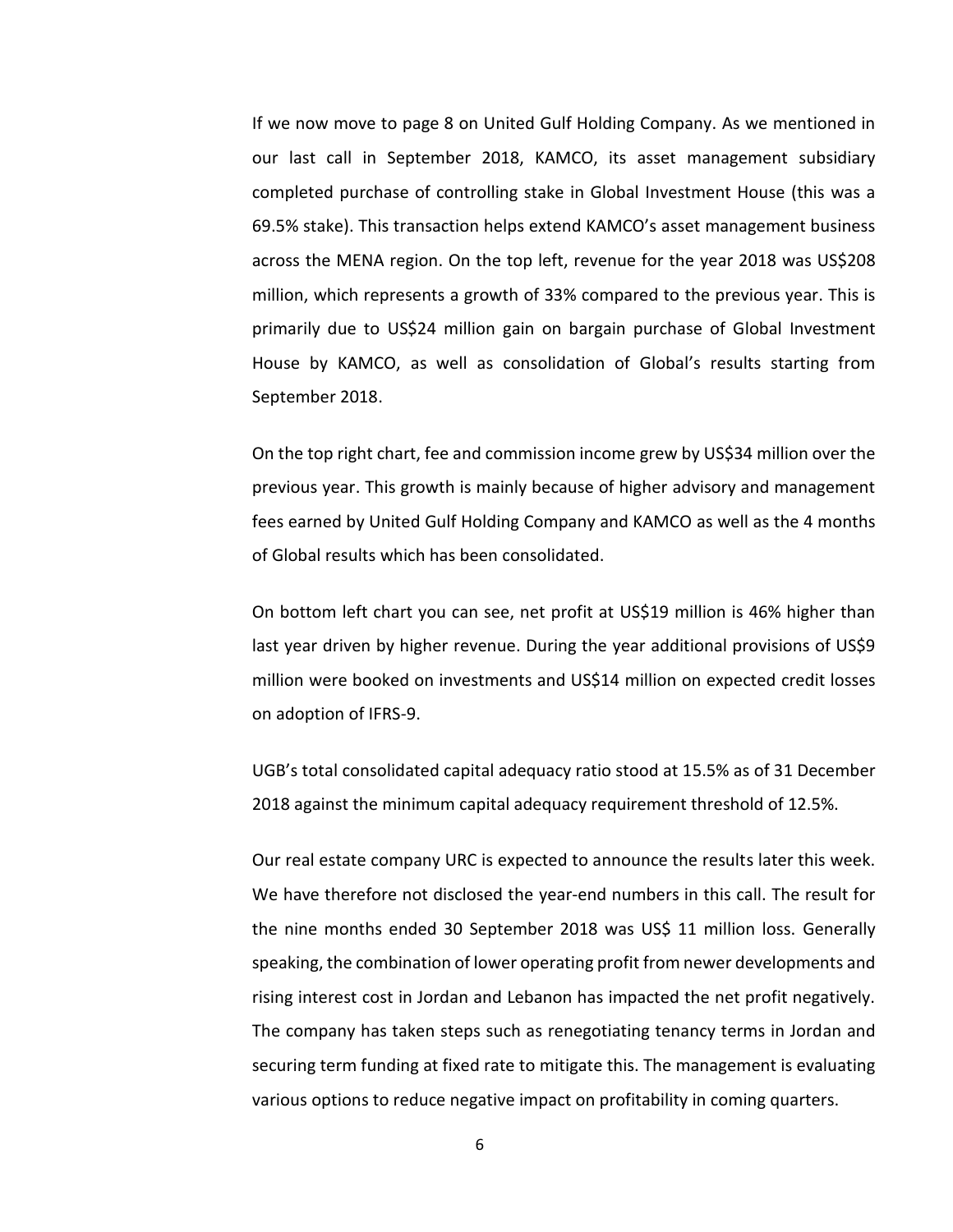I will now hand over to Anuj to discuss remaining pages.

**Anuj Rohtagi:** Thank you, Declan. Pay-TV landscape continues to be one of opportunities and challenges. Opportunities remain due to the fact that market penetration of paying customers to overall 350 million plus population in the MENA region remains low at only 10%. As you also know, we have been focusing on 7 core markets so far whereas we have the license and content rights to operate in all 25 countries in the MENA region. In terms of segment focus we have been primarily delivering products for top end. We believe there are further opportunities within this segment as well as middle and low-end segments. In terms of distribution we believe all three segments, that is DTH, IPTV and OTT will coexist in medium term. Although OTT market remains nascent, with the continued development of infrastructure the subscriber growth is expected to be in 20 plus percentage area in the next 4 to 5 years in this segment. Demand is driven by large share of young population and propensity for digital consumption. As such OTT offers an attractive price point for new consumers, while still providing quality content.

> The new CEO took charge in December and as expected has been leading the key initiatives we highlighted in our previous call. These include right sizing of the organization to be more agile in this dynamic business environment. We also mentioned in our previous call that a sizeable content cost optimization is expected in 2019 and we are pleased with the progress that the company has made on this front under new leadership. On customer side, simplification of packages and product line will be a priority for each segment. The work on the OTT platform is also progressing as planned with an expected launch in 2<sup>nd</sup> quarter of 2019.

> On page 10, we have other key entities of the group. United Industries consolidates results of industrial segment which include Qurain Petrochemicals (QPIC), SADAFCO and ATC as the key assets. Net profit for the year was around US\$17 million, which is largely similar to last year.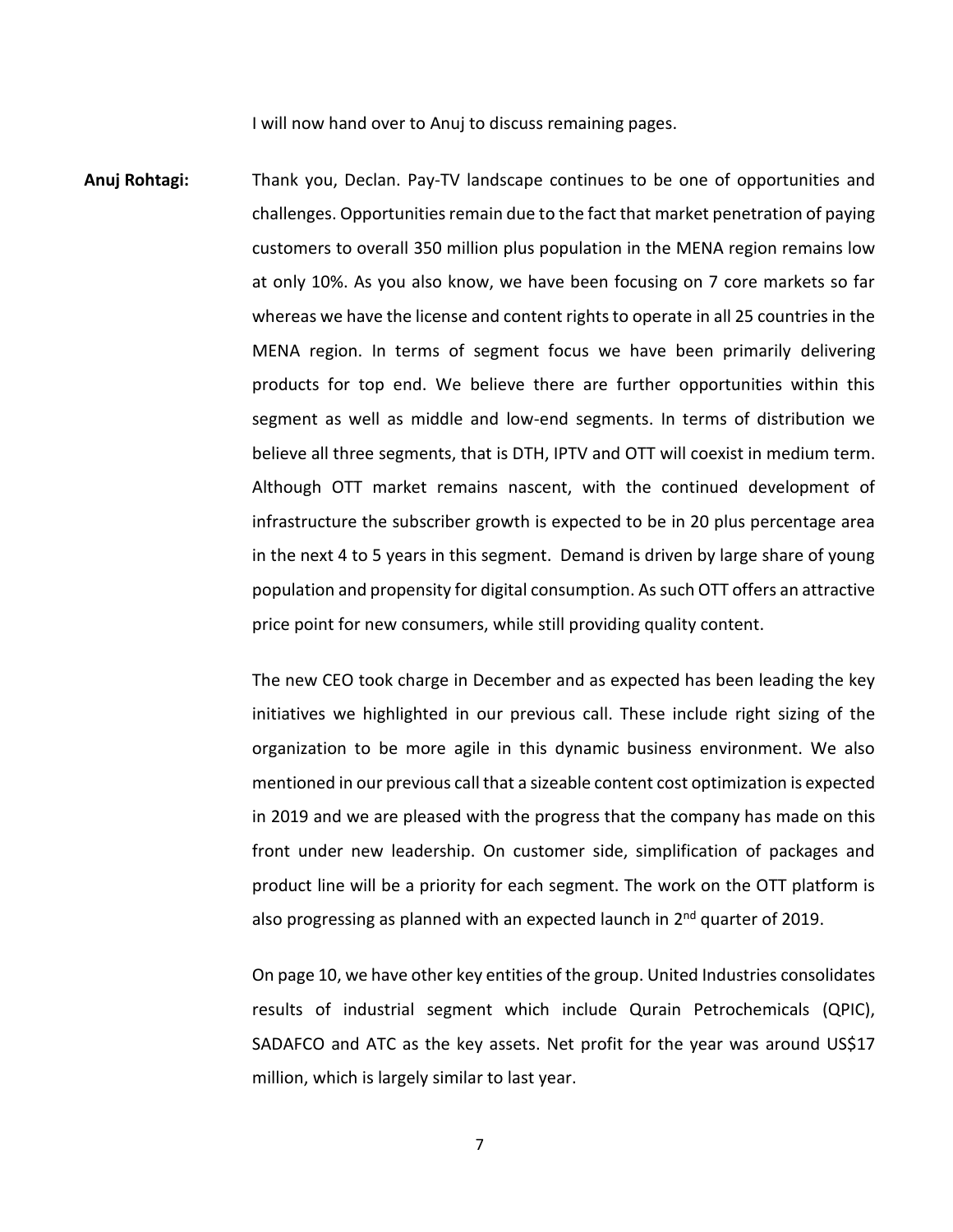Jordan Kuwait Bank has performed well with healthy Net Interest Margin of 3.6%. Net profit for the year is higher by a significant 56% due to lower impairment provision on credit facilities and reversal of expected credit losses. During 2018, loan book increased by 4.5% to US\$2.3 billion. At the end of 2018, capital adequacy ratio as per BASEL III norms stood at 17%.

We now move on to page 11 that covers our funding profile. As you can see, we are comfortably placed as far as overall debt maturity is concerned, which is close to 4 years. Our cash position remains very strong at around US\$1.2 billion. This covers all our debt obligations till 2022.

In February 2019, we have repaid US\$233 million EMTN by utilizing the proceeds from KD100 million (US\$330 million) 5-year Kuwaiti Dinar Bond raised in November 2018.

As you may be aware, the Board approved a rights issue of upto 453 million shares in January 2019. We have received first approval from CMA recently and expect to complete the issue as planned, subject to market conditions.

The next few pages in the presentation contain useful information for reference including summary balance sheet, income statement and few business overview pages in annexure. We will now hand over to Elena to open the Q&A session.

**Operator:** We will now take our first question from Mohamad Al Hajj from EFG.

**Mohamad Al Hajj:** Thank you. Thanks for the presentation. My question is more of a general one and I know you will tell me that you should have the answers to that. One of the thing that been kind of baffling to us actually looking at Kuwait Projects Company is obviously the divergence between the performance of KIPCO as a share price and Burgan bank, and looking at the balance sheet from 2017 on to till today that there doesn't seem to be any major changes that would warrant Burgan bank to be trading at 180% market cap of Kuwait projects vs. 85% at the end of 2017.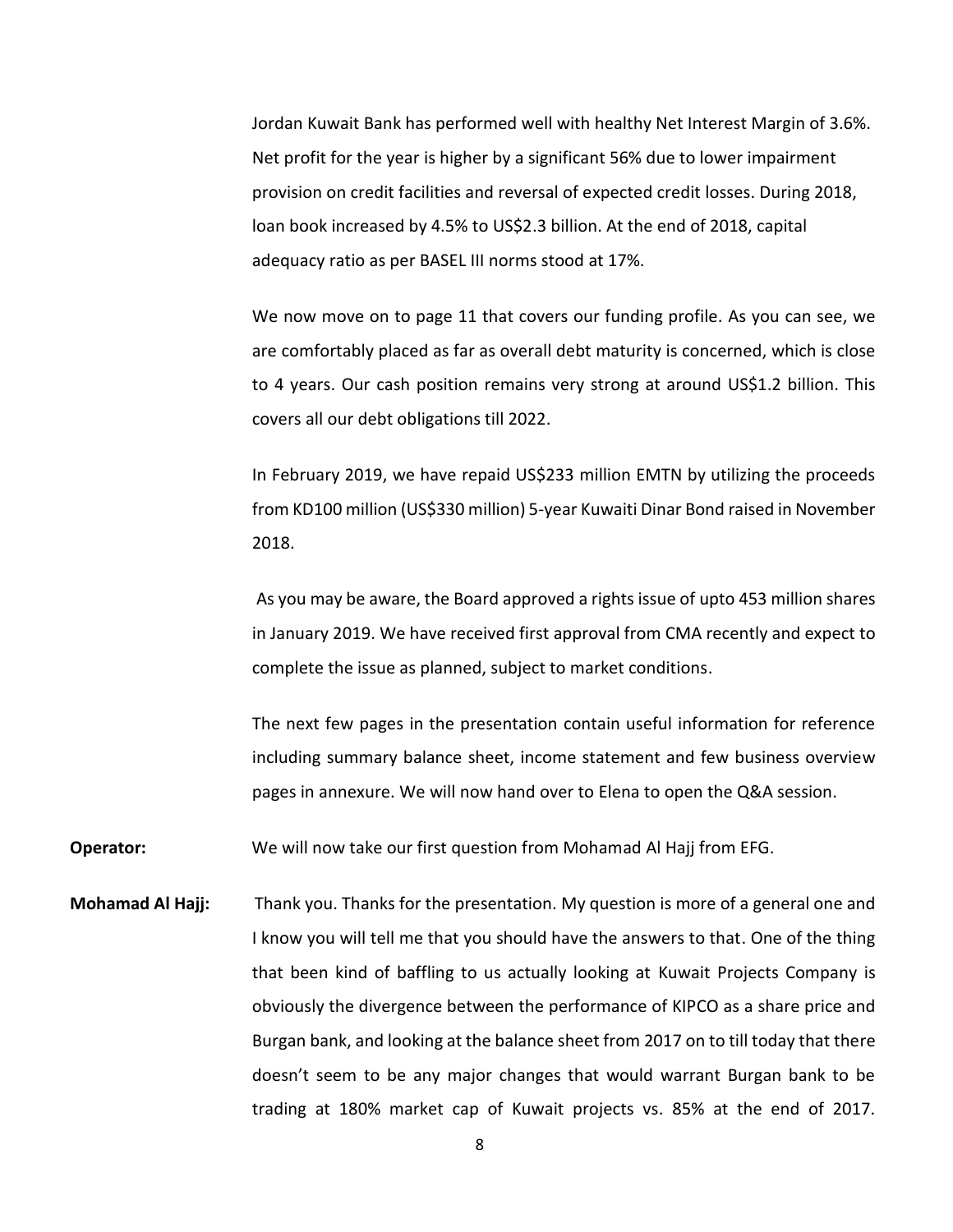Obviously, I haven't been looking at the company over the last couple of years, but is there any fundamental change in the strategy or corporate structure that would warrant this change? How would you answer that from your side?

**Pinak Maitra:** Thank you Mohamad. It is a good question and involved one. Historical behavior of both the stocks is one leads and the other lags and there is no clear pattern why one leads and the other one lags. So, if you look at the summer of 2018, Burgan bank had dropped to around 230 fils and KIPCO was around that level then. And then obviously the issue around Burgan bank which was more about Kuwaiti banking in general, were resolved with IFRS 9 and all the capital raise etc. Therefore, now Burgan bank has begun its upward march after the rights issue, it is up close to 25% this year. KIPCO on the other hand was receiving the rumors around OSN, so it reacted on the downside and now it has begun its journey back up this month and it has been rising quite strongly and it is one of the best performers in the Kuwait market this month. So, you make a good point that visibly nothing has changed so investors' perceptions around each of our asset change and therefore it is a view about how commercial banks performed vs. investment holding company. That's the best reason we could give at this point.

**Operator:** The next question is from Rakesh Tripathi from Franklin Templeton.

**Rakesh Tripathi:** Hi, Good evening. I have a couple of questions. The first one was on your cash flows. If you could briefly help us to understand what the level of dividend received and what kind of coverage they provide the operating expenses and the interest costs and how do you see these panning out for 2019. That is the first one. And second one is do have any update on OSN? You earlier talked about looking at possible avenues for monetizing the asset and how do you see it now and where do you stand at process?

**Anuj Rohtagi:** Thank you. I will take the questions one by one.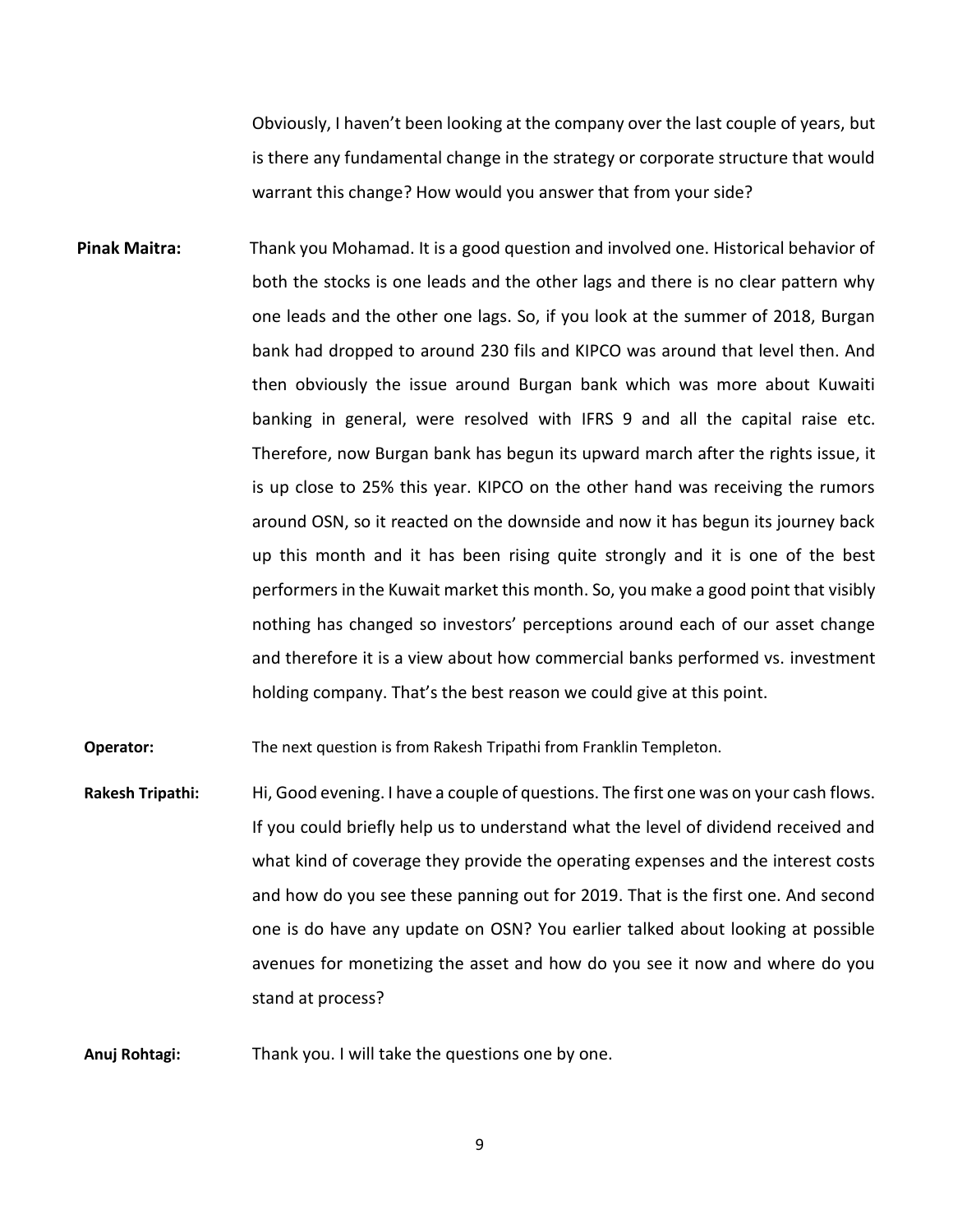With regards to cash inflows, as we mentioned in our previous call, we received around US\$76 million in 2018 and for 2019, we expect to receive around US\$100 million and this is driven by increase dividend payout by Burgan Bank and our other entities will follow.

And as Pinak mentioned the profitability of these entities have been very good and there has been good growth so we expect naturally there will be growth in the dividends.

Our coverage ratio has been below 1.0x but there has been marginal increase yearon-year. We are trending between 0.5x-0.7x and that is our short-term target. We will gradually move it towards our target of 1.0x times.

I will now move to second question with regards to OSN. We are still in evaluation phase with regard to options for maximizing shareholders' value. We have a clear path towards our launch phase of strategic options evaluation. We expect that our progress of majority of preparatory work will complete in next 2-3 months. That is as per our latest estimates. We have actually not yet reached out to any potential partner or buyer at stage. The announcement so far of the process only has generated substantial interest and reverse inquiries. And the timing of any event or transaction will depend on outcome of the evaluation phase. We will keep you updated with further progress.

**Rakesh Tripathi:** Sure. Thank you very much. Can I just follow up and ask one more or two more very short questions. First one is regarding this planned rights issue. So, could you just briefly touch upon what is the purpose of this and how do you see this being utilized? You already have healthy cash balance to cover your debt maturity so what is going to be the use of the funds? Is it to boost your equity level? What is the strategic rationale behind this?

> Second one is have you been in touch with the rating agencies, and regarding the leverage ratios how do you see whole things progressing?

**Anuj Rohtagi:** I will take the questions one by one. With regards to the rights issue we have long term view on our funding profile. KIPCO has always had a forward-looking approach